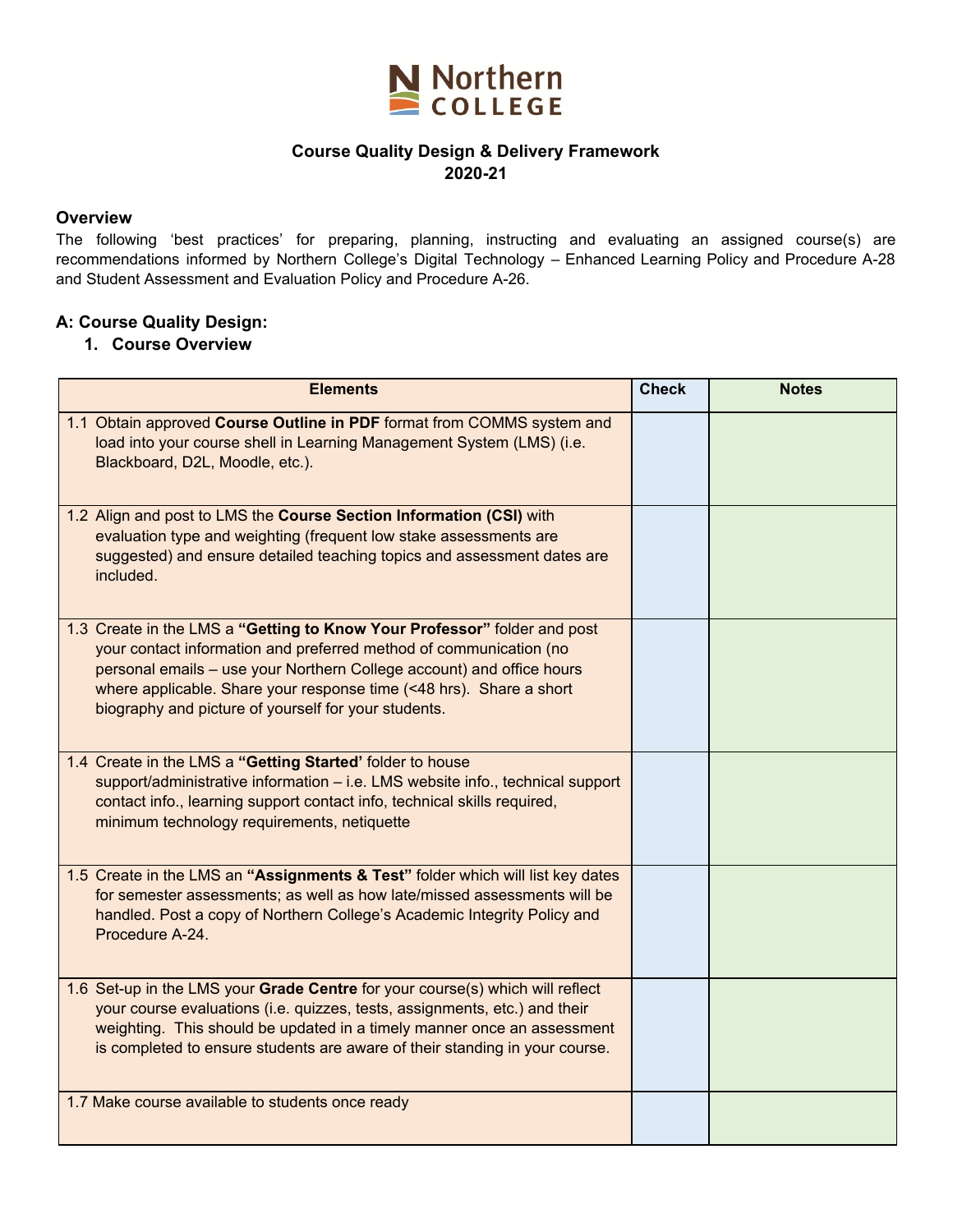## **2. Learning Objectives and Instructional Material**

| <b>Elements</b>                                                                   | <b>Check</b> | <b>Notes</b> |
|-----------------------------------------------------------------------------------|--------------|--------------|
| 2.1 Create in the LMS a "Course Resources and Materials/References"               |              |              |
| folder where links to websites and digital resources can be shared as they relate |              |              |
| to weekly lessons or just general interest.                                       |              |              |
| 2.2 Create "Content with Modules, Units and Lesson" folders in the LMS to         |              |              |
| organize modules or units and their associated learning materials.                |              |              |
| a) Lesson Introduction                                                            |              |              |
| b) List Learning Objectives,                                                      |              |              |
| c) Pre-Reading/Lesson Materials for Student Preparation - give students a         |              |              |
| focus for their reading)                                                          |              |              |
| d) Lesson Notes, Slides and/or other materials that are AODA compliant and        |              |              |
| presented in a logical and coherent format                                        |              |              |
| e) Student Activity(ies)                                                          |              |              |
| f) Link to Student Assignment - where applicable                                  |              |              |
| g) Lesson Summary                                                                 |              |              |
| h) Learner Self-Assessment or Reflection - where appropriate.                     |              |              |
| 2.3 Create a "Discussion/Homework Forum" folder and have topics students          |              |              |
| can respond to. Use a variety of tools such as padlets, text, etc. (get           |              |              |
| students to take ownership of adding interesting facts and topics)                |              |              |
| 2.4 Post Welcome Announcement and send it to students prior to first day of       |              |              |
| class                                                                             |              |              |
|                                                                                   |              |              |

### **3. Assessment and Evaluation**

| <b>Elements</b>                                                                                                                                                                                                                                                      | <b>Check</b> | <b>Notes</b> |
|----------------------------------------------------------------------------------------------------------------------------------------------------------------------------------------------------------------------------------------------------------------------|--------------|--------------|
| 3.1 Utilize LMS Assessment & Evaluation Tools related to assignments,<br>discussion forums and quiz tools, where applicable, to provide student access to<br>online assessments and project submission.                                                              |              |              |
| 3.2 Ensure course assessments <b>Measure</b> student achievement of stated<br>learning objective or competencies.                                                                                                                                                    |              |              |
| 3.3 Ensure course assessments are Sequenced, Varied (reflect different<br>learning styles), and Suitable to the content and level of the course. It is<br>recommended that frequent, low stake assessments be adopted, especially at<br>the beginning of a semester. |              |              |
| 3.4 Provide students clearly in the "Assignment and Test" folder, as well as in<br>the weekly "Lesson" folder due dates for an assessment(s)                                                                                                                         |              |              |
| 3.5 Issue to students a Grading Rubric or Assessment Criteria that will be<br>used to evaluate an assignment or test questions.                                                                                                                                      |              |              |
| 3.6 Update student assessment results in "Grade Centre" in a timely manner<br>so that learners can track their progress.                                                                                                                                             |              |              |

## **4. Student Engagement, Communication and Success**

| <b>Elements</b>                                                                                                                                       | <b>Check</b> | <b>Notes</b> |
|-------------------------------------------------------------------------------------------------------------------------------------------------------|--------------|--------------|
| 4.1 Post a short biography in the "Getting to Know Your Professor" folder<br>and weekly course announcements in the LMS – share updates, quotes, etc. |              |              |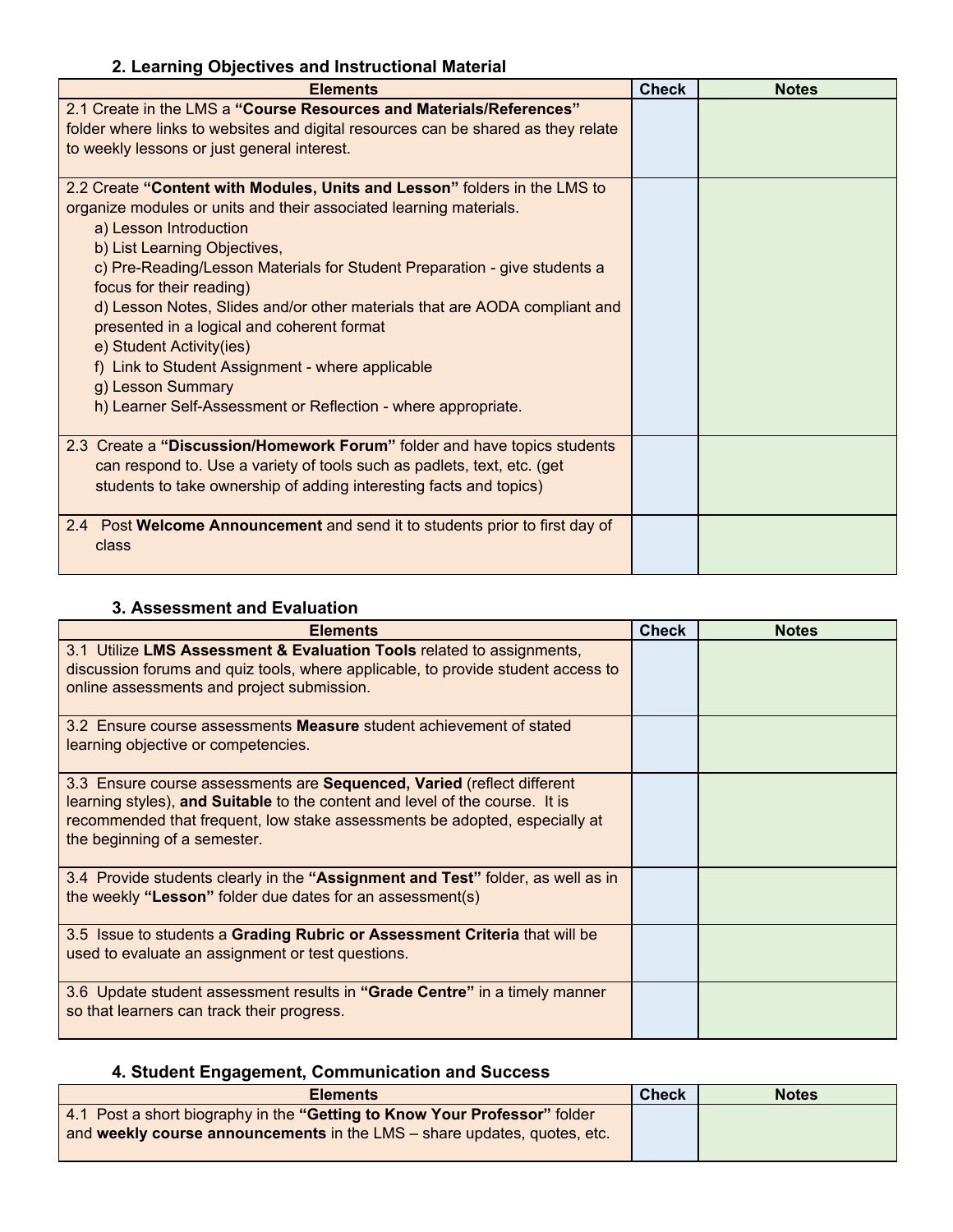| 4.2 Record and save all webinars, video lessons and synchronous sessions<br>and make them available to all learners in the course.                                                                                                                                                                  |  |
|-----------------------------------------------------------------------------------------------------------------------------------------------------------------------------------------------------------------------------------------------------------------------------------------------------|--|
| 4.3 Utilize the LMS (Blackboard Collaborate), MS Teams or Contact North to<br>deliver online lessons and closed captioning should be used where possible.<br>Faculty can use other platforms to communicate with students, but they will not<br>be supported by Northern College's IT Department.   |  |
| 4.4 Inform learners of the criteria that will be applied to Evaluating<br>Participation in a course. A grade for attendance should not be issued unless<br>stipulated in the course outline, but keeping a record of student attendance is<br>recommended for tracking and accountability purposes. |  |
| 4.5 Track Student Engagement and Participation in a course using LMS and<br>system tools, as well as refer at-risk students to the College's Academic<br>Support Services department in a timely manner.                                                                                            |  |
| 4.6 Encourage and coach student engagement in online, Instructor Moderated<br>Discussion Forums (where applicable).                                                                                                                                                                                 |  |
| 4.7 Promote Student-to-Student Interaction or Collaboration where<br>appropriate.                                                                                                                                                                                                                   |  |
| 4.8 Issue clear instructions when planning and Evaluating Group Work (i.e.<br>group member roles and responsibilities, evaluation criteria or rubric, marking<br>scheme, etc.).                                                                                                                     |  |
| 4.9 Share your Preferred Method of Communication with your students and<br>your response time. Share Office Hours if applicable.                                                                                                                                                                    |  |

## **5. Accessibility and Usability**

| <b>Elements</b>                                                                                                                                                                                               | <b>Check</b> | <b>Notes</b> |
|---------------------------------------------------------------------------------------------------------------------------------------------------------------------------------------------------------------|--------------|--------------|
| 5.1 Ease of navigation in accessing course content                                                                                                                                                            |              |              |
| 5.2 Elimination of grammatical, punctuation and spelling errors in all<br>course materials.                                                                                                                   |              |              |
| 5.3 Provide accessible text, image descriptions, closed caption video and web<br>pages that meet the needs of diverse learners. Use principles of Universal<br>Design Learning http://udlguidelines.cast.org/ |              |              |
| 5.4 Share PowerPoint, Word or Excel documents to learners that meet AODA<br>accessibility standards.                                                                                                          |              |              |

# **B: Delivery**

## **1. First Day - Communication**

| <b>Elements</b>                                                                                                              | <b>Check</b> | <b>Notes</b> |
|------------------------------------------------------------------------------------------------------------------------------|--------------|--------------|
| 1.1 Introduce yourself and share your professional background/experience<br>and appropriate personal information.            |              |              |
| 1.2 Organize an Ice-Breaker Activity in order to get to know your students -<br>i.e. names, location, interests, background. |              |              |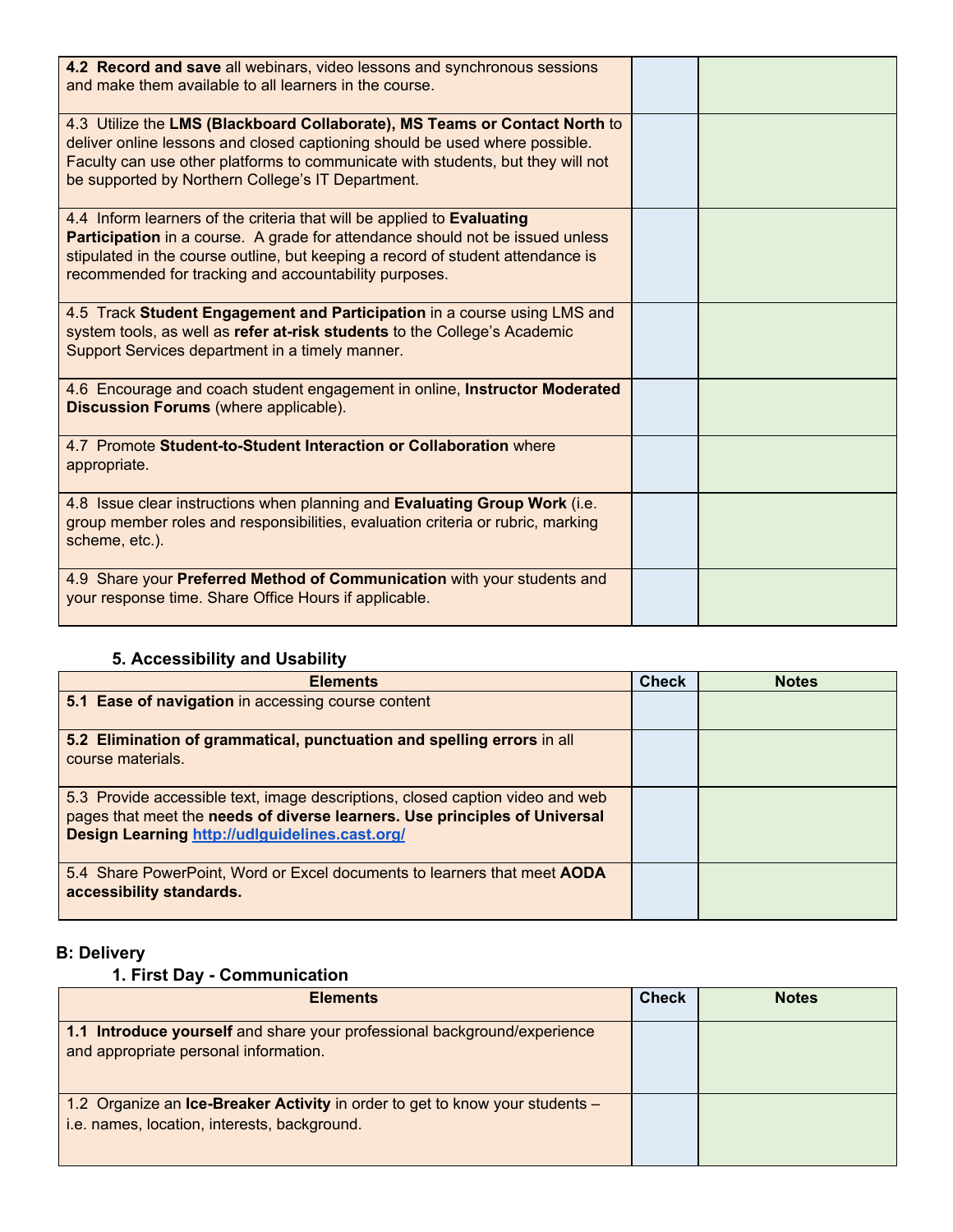| 1.3 Introduce learners to the Purpose and Structure of the Course and how it<br>the Program/Vocational Learning Outcomes will be achieved.                                                                              |  |
|-------------------------------------------------------------------------------------------------------------------------------------------------------------------------------------------------------------------------|--|
| 1.4 Share your Learner Expectations regarding attendance, participation,<br>conduct, online discussions, group work, email, etc.                                                                                        |  |
| 1.5 Present and refer to the "Course Resources and Materials" folder for<br>course, program and institutional policies that learners are expected to comply –<br>i.e. Academic Integrity policy, Program Handbook, etc. |  |
| 1.6 Review minimum technology requirements for the course and highlight it in<br>the "Getting Started" folder.                                                                                                          |  |
| 1.7 Review how weekly "Content/Lesson" folders are set-up                                                                                                                                                               |  |
| 1.8 Review your Preferred Method of Communication and response time.<br>Share Office Hours if applicable.                                                                                                               |  |

# **2. Lesson Delivery - Engagement**

| <b>Elements</b>                                                                                                                                                                                              | <b>Check</b> | <b>Notes</b> |
|--------------------------------------------------------------------------------------------------------------------------------------------------------------------------------------------------------------|--------------|--------------|
| 2.1 Engage with Students – welcome them, say their names, ask them what<br>they did over the weekend, ask about things that they shared during the<br>Ice-Breaker Activity, etc.                             |              |              |
| 2.2 Press the Record Button when you are prepared to start the lesson.                                                                                                                                       |              |              |
| 2.3 Review Previous Lesson - answer student questions, take up assigned<br>homework, $etc. - (5 minutes)$                                                                                                    |              |              |
| 2.4 Activate Learner Prior Knowledge on the Lesson Topic – ask a question,<br>show a video, share a case study, encourage learners to share their<br>understanding of the Pre-Reading/Lesson Materials, etc. |              |              |
| 2.5 Introduce the Lesson Topic                                                                                                                                                                               |              |              |
| 2.6 Review the Learning Outcomes for the lesson                                                                                                                                                              |              |              |
| 2.7 Utilize an Instructional Strategy to present content that ties to<br>Pre-Reading/Lesson Materials and desired focus (15-20 minutes).                                                                     |              |              |
| 2.8 Assign a Student Activity to reinforce the taught concept(s). (10-15<br>minutes)                                                                                                                         |              |              |